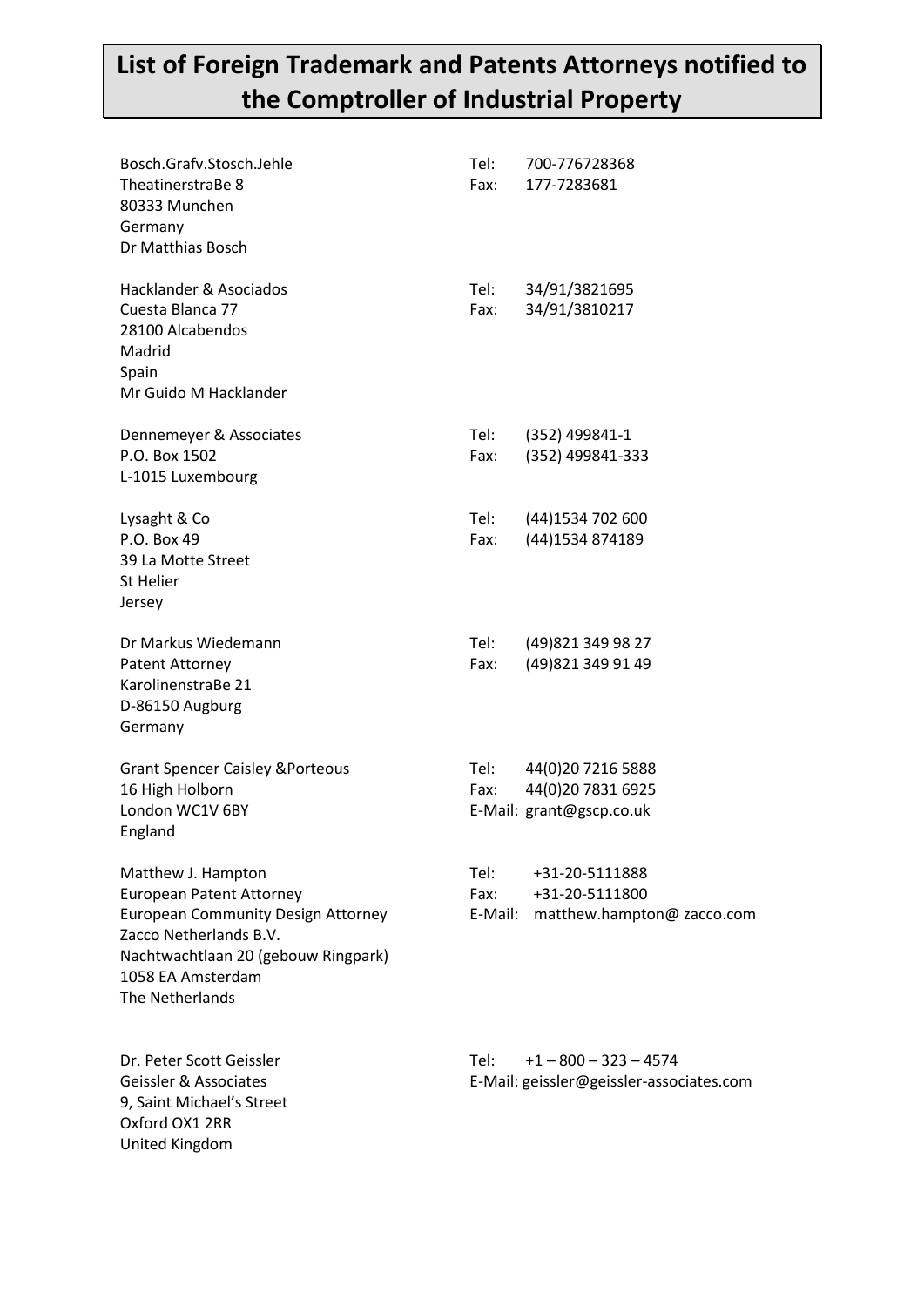Dr Michael D. Spencer Bromhead Johnson 19 Buckingham Street London WC2N 6EF United Kingdom (sister company): Johnsons 8 Stafford Street Edinburgh EH3 7AU

Dr Ing. Michael Gude Eintrachstrasse 113 D-5068 Koeln Germany

Dr Sza Yuen Danny Chan Rm 802, 8/F, Fook Yip Building 53-57, Kwai Fung Crescent Kwai Chung Hong Kong

Dr Lorraine Lowell Neale LL.M Kilburn & Strode LLP Lacon London 84, Theobalds Road Holborn London WC1 X8N United Kingdom

Teodoru IP SRL 12 Nerva Traian, bl. M37, off. 1 Bucharest, 031178 Romania Mr. Emanuel Teodoru

Michalski · Hüttermann & Partner Patentanwälte mbB Hafenspitze Speditionstraße 21 40221 Düsseldorf GERMANY

Wasilis Koukounis Dipl.-Ing., M.Sc., LL.M. Partner

Andrea Koukounis (M.Sc. Physics) Patent Attorney

Thomas Kimpfbeck Patentanwalt European Patent Attorney European Trademark and Design Attorney Dipl.-Ing. (FH) Rindermarkt 17 85354 Freising Germany

Tel: +44(0)20 7839 4935 Fax: +44(0)20 7839 6898 E-mail: mail@intellectual-property.co.uk

Tel: +44 (0) 131 226 5918

Tel: +44/221/9124-121 Mob: +44/221/9124-124 Fax: +44/2273/940553 Email: [michaelgude@t-online.de](mailto:michaelgude@t-online.de)

Tel: 852-2615 9886 Fax: 852-2615 9886 E-mail: [lkkf@lkco.com.hk](mailto:lkkf@lkco.com.hk)

Tel: 0044 207 5394200 Mob: 00447970231033 Email: lneale@kilburnstrode.com

Tel: 0040 722316022 Email: office@teodoru.com

Tel.: +49-211-159249-0 Fax: +49-211-159249-20

Mob: +49-175-1491625 Email: [koukounis@mhpatent.de](mailto:koukounis@mhpatent.de)

Email: a[.koukounis@mhpatent.de](mailto:koukounis@mhpatent.de)

Tel: +49 8161-97 69 752-0 Fax: +49 8161-97 69 752-9 Email[: info@thomas-kimpfbeck.de](mailto:info@thomas-kimpfbeck.de) Website: [www.thomas-kimpfbeck.de](http://www.thomas-kimpfbeck.de/)